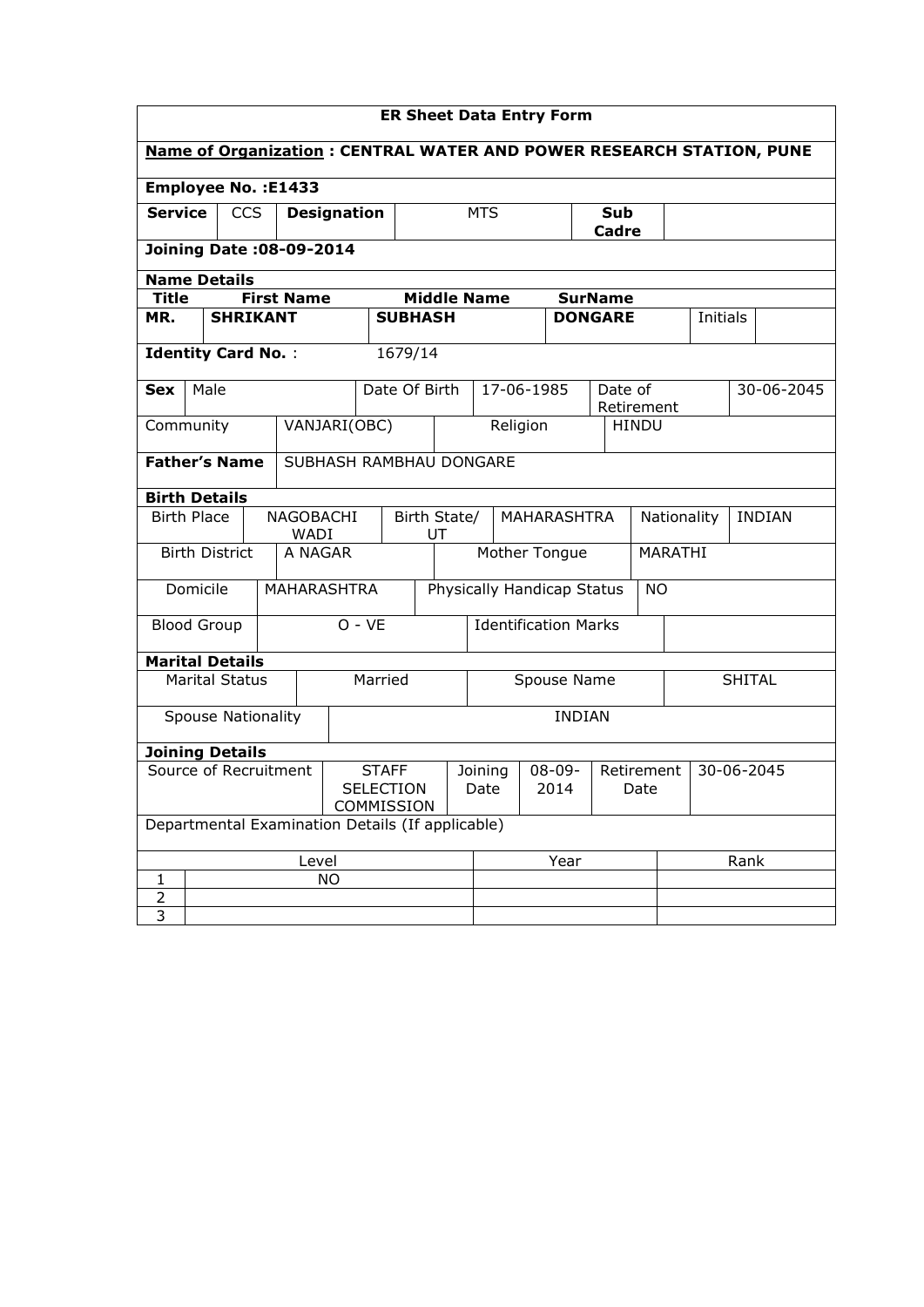| Remarks (if any)           |                  |             |              |              |
|----------------------------|------------------|-------------|--------------|--------------|
| Languages known            |                  |             |              |              |
|                            | Name of Language | <b>Read</b> | <b>Write</b> | <b>Speak</b> |
| Indian Languages<br>Known  | MARATHI          |             |              |              |
| $\overline{2}$             | <b>HINDI</b>     |             |              |              |
| 3                          | <b>ENGLISH</b>   |             |              |              |
|                            |                  |             |              |              |
| Foreign Languages<br>Known |                  |             |              |              |
| $\overline{2}$             |                  |             |              |              |
| 3                          |                  |             |              |              |

## Details of deputation (if applicable)

| Name of the Office | Post held at that<br>time in parent office | Name of post<br>(selected for<br>deputation | Period of deputation |      |  |
|--------------------|--------------------------------------------|---------------------------------------------|----------------------|------|--|
|                    |                                            |                                             | Since                | From |  |
|                    |                                            |                                             |                      |      |  |

## Details of Foreign Visit

| SI.<br>No. | Place of Visit | Date of<br>visit | Post held at<br>that time | Whether it<br>is a<br>personal or<br>official visit | Details of visit |
|------------|----------------|------------------|---------------------------|-----------------------------------------------------|------------------|
|            |                |                  |                           |                                                     |                  |

## Transfer/Posting Detail (if applicable)

| Place | Period of posting |      |  |  |  |  |  |
|-------|-------------------|------|--|--|--|--|--|
|       | Since             | From |  |  |  |  |  |
|       |                   |      |  |  |  |  |  |
|       |                   |      |  |  |  |  |  |
|       |                   |      |  |  |  |  |  |
|       |                   |      |  |  |  |  |  |
|       |                   |      |  |  |  |  |  |